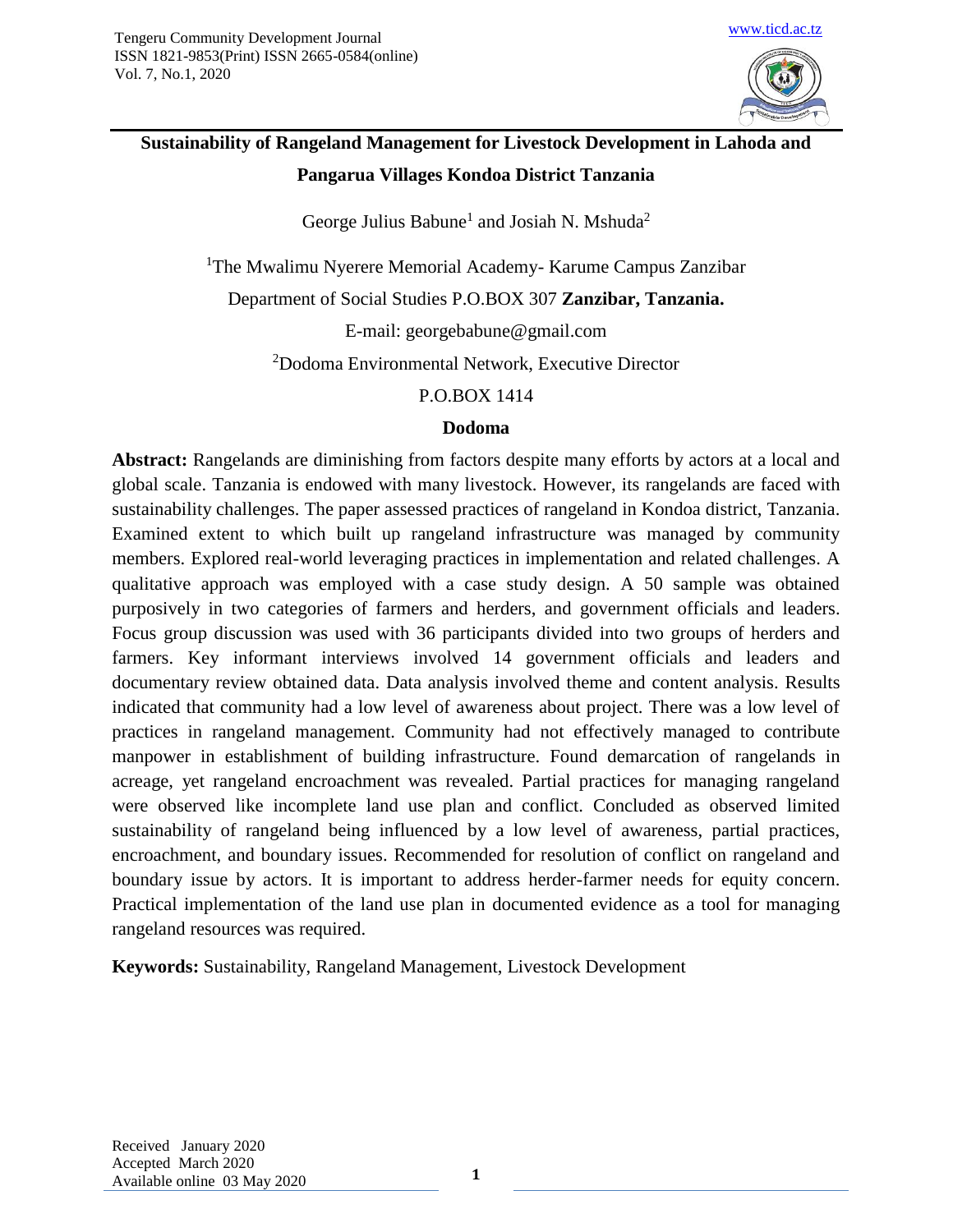

### **1.0 Introduction**

The concept of sustainability originally was defined as maintaining natural systems over the indefinite future, such as living, working, and managing in environmentally sustainable ways, promoting biodiversity, and so on (Mitchell, 2010). Today, sustainable management has been used in sustainable development literature (Brang *et al,* 2002). Mitchell (2010) argues that although no agreed-upon definition of sustainable management exists, sustainable rangeland management involves the kinds of management that consider all aspects of rangelands, including their environmental, economic, and social values and the attempts to integrate them to achieve a sustainable future. According to Mitchell (2010), human values concerning rangelands and the environment have slowly shifted during the past half-century. Until the mid 20<sup>th</sup> century, people thought of rangelands primarily in terms of domestic livestock production. Nowadays the concept is applied in various fields including economic development, food production, energy, and lifestyles. According to Solomon *et al.* (2006b), the sustainable use of rangelands depends on the understanding of the extent of the rangelands deterioration, and how can these grazing areas be restored. Most of the people working in rangeland areas have underestimated degradation problems (Meadows and Hoffman, 2003). Rangeland degradation is not a spatially uniform process; there are substantial off-site effects. Some landscapes are more prone to degradation than others because they have erodible soils and palatable species, which attract more grazing activity or both (Pickup *et al.,* 1998). For that matter, rangelands are increasingly recognized as having high conservation value and a broad range of social, ecological, environmental and economic benefits that attract many actors (Sulak and Huntsinger 2007, Wetzel *et al.* 2012). According to Bolo et al, (2019), rangelands occupy 25 percent of the total land surface globally. In Africa, rangelands are estimated to cover around 66 percent of the land surface. In Eastern Africa, for example, the land surface coverage of rangeland areas varies from 44 percent in Uganda and 65 percent in Ethiopia to 74 percent in Tanzania and over 80 percent in Kenya. These have environmental, ecological, social and economic benefits, including support to national economies through tourism and employment. However, there had been recorded limited development and management that threaten the sustainability of these range resources at local and global scales. Evidence indicates that globally, 20 percent of rangelands have been degraded, with an additional 12 million ha being degraded worldwide each year (Brunson, 2014).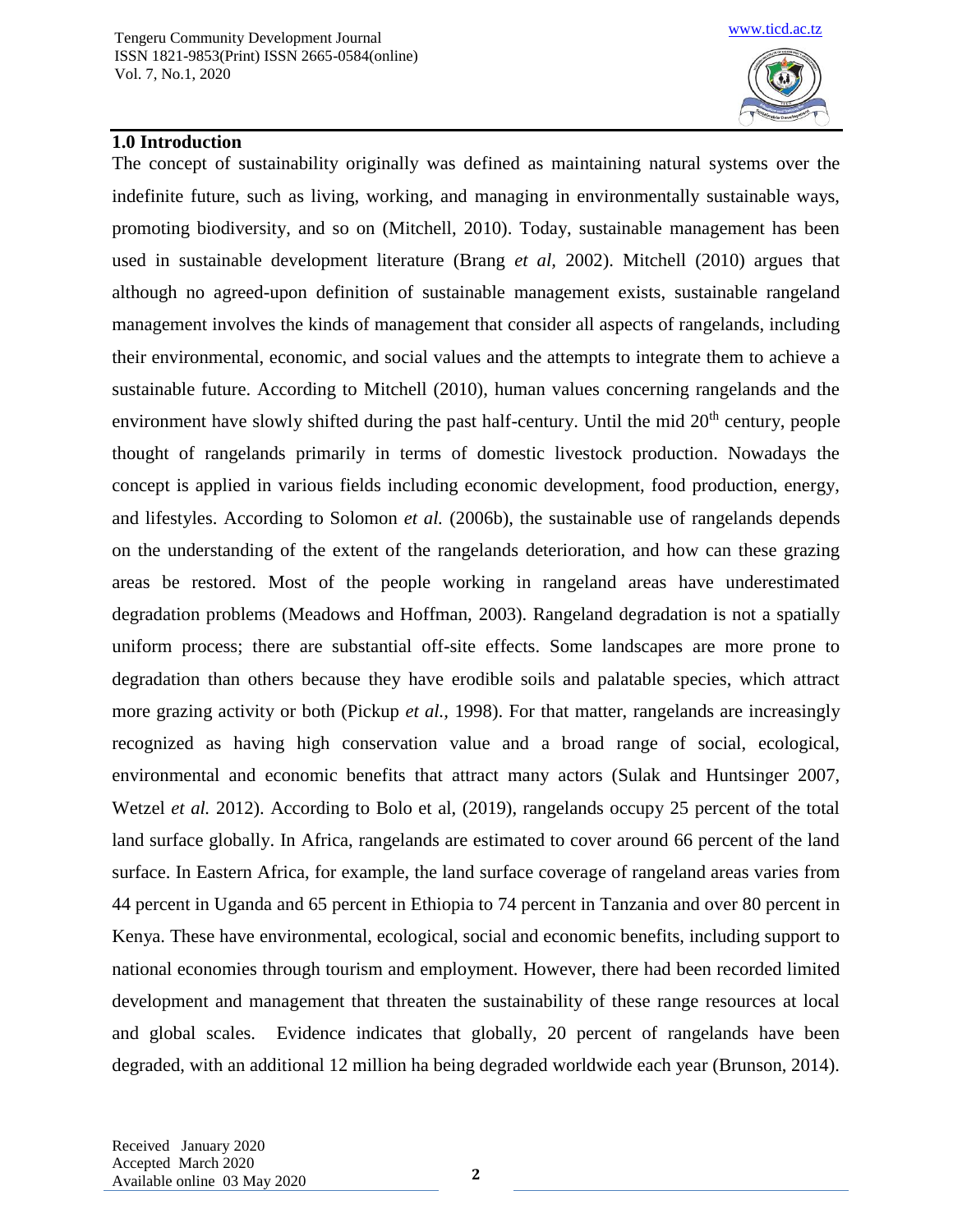

From North America to Australia, rangelands have been converted to other uses because of factors such as suburban and exurban development, population growth, and agricultural expansion (Cross *et al.* 2011, Cameron *et al.* 2014, and Reid *et al.* 2014). Given the rangelands degradation, there has been experienced a change in means of rangelands management that characterises two shifts. These are traditional and private approaches. The shift from the traditional methods of community-based range management to private has pros and cons. Efforts to work with private landowners as partners in conservation have resulted in a variety of incentive-based mechanisms to promote land use and management that aimed to meet conservation goals (Brunson and Huntsinger 2008, Reid *et al.,* 2014). However, the interventions receive limited responses. This is due to the widespread conversion of rangelands for development and more intensive forms of agriculture. This has raised concerns about the loss of habitat and open space and diminished the provision of ecosystem services (Cameron *et al.,* 2014). Besides, overstocking and expansion of agriculture, rangelands are diminishing. Also, the practice of vegetation clearance and grasslands over space is now deteriorating in much of the Middle East, Central Asia, the Northern part of the Indian subcontinent, Mongolia, and much of northern China and Africa (Worku, 2016).

The extent of degradation in developing countries is difficult to quantify because of lack of monitoring, but certainly, concern exists that the human population is exerting significant pressure on rangeland ecosystems (Mussa *et al.,* 2016). It is also stressed that no general concept of land degradation exists that is uniformly applicable to all situations because it is necessary to define the factor being degraded (Reynolds *et al.,* 2003). However, in general, degraded rangelands are characterised by sustained, reduced biological and economic productivity associated with improper or unsustainable human land uses and the impact of this unsustainable use on hydrology, soil processes, and vegetation composition (Donald and Jay, 2012). Worku (2016) found that in Africa, rangelands have been diminishing in size. An example is given to Ethiopia where rangelands cover about 60 to 65 percent of the total area (about 78 million hectares) and are the major sources of livestock feed. However, they are characterised by arid and semi-arid agro-ecologies and experience a relatively harsh climate with erratic rainfall and high temperature. This questions the synergy of the community-based knowledge versus the ecological professional practices in safeguarding the natural resources and optimising the use of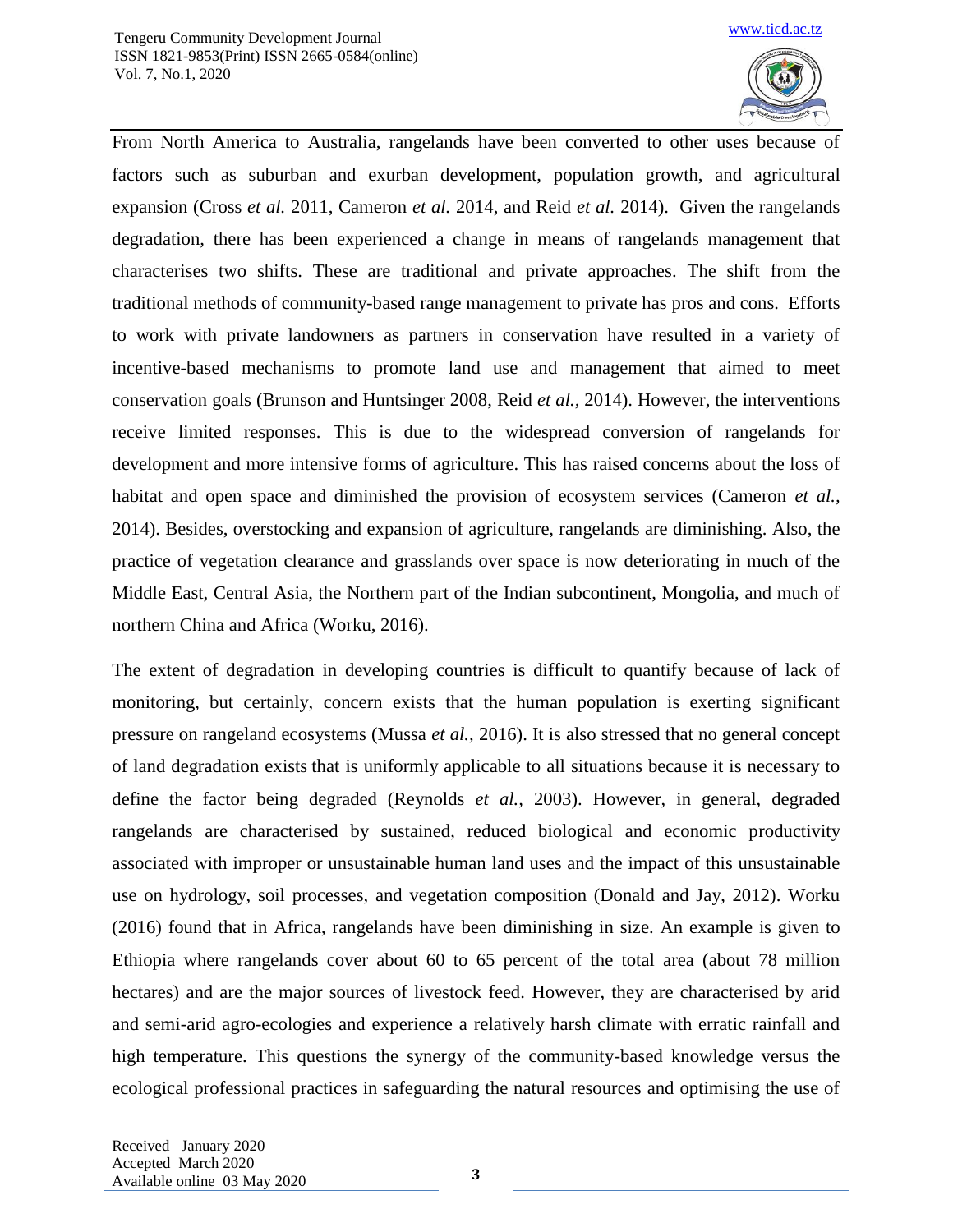

rangelands for the private and public rangeland resources. Farley *et al.* (2017), argue that private and public land conservation are strongly linked to and would be more effective if the two strategies are integrated. According to Khwarae (2006), sustainable rangeland management systems should result from a combination of community based indigenous knowledge, communities' perceptions and past practical experience, and scientific knowledge to rehabilitate degraded rangelands and conserve biodiversity. UNDP (1997), indicates that a key factor for sustainable rangeland management is the ability to use indigenous institutions to conserve biodiversity and maintain full resource access rights. Khwarae (2006), further indicates that it is important to understand the differences between perceptions of scientists and local communities to find out how these gaps can be bridged to bring about sustainable use of rangelands in context. Countries in Africa originally were traditionally community-based or common property resources in approach to rangeland management. This had proved a challenge to sustainability. Yet the shift to public and private property resources also has not addressed effectively the challenge of sustainability to rangelands.

In the context of Tanzania, the country is endowed with abundant land and a huge livestock resource base. Out of 88.6 million hectares of land; 60 million ha are rangelands with a carrying capacity of up to 20 million livestock units and providing over 90 percent of the feed resource for livestock (the United Republic of Tanzania, 2011). Over 70 percent of livestock in the country is found in the lake, northern and central zones. These animals are kept under four farming systems which are; mixed farming, agro-pastoral, pastoral and commercial. The current update indicated that there were 22.8 million cows, 22.8 million goats and 7.0 million sheep (URT, 2012). It is explained that the country ranks third in Africa in terms of cattle numbers after Ethiopia and Sudan. In 2009, the livestock sector contributed 4.0 percent of the gross domestic product (GDP), of which 40 percent came from beef, 30 percent dairy and the remaining 30 percent from other livestock products. The development and sustained management of rangeland are required to promote the livestock sector to contribute effectively. There is 44 million ha which is classified as suitable for agriculture in Tanzania. Only 10.6 million ha are under cultivation. About 50 million ha of rangelands are suitable for livestock grazing but only 24 million ha are currently being utilised and are supporting 12.1 million ruminant tropical livestock units. The rest (about 40 percent) of land suitable for ruminant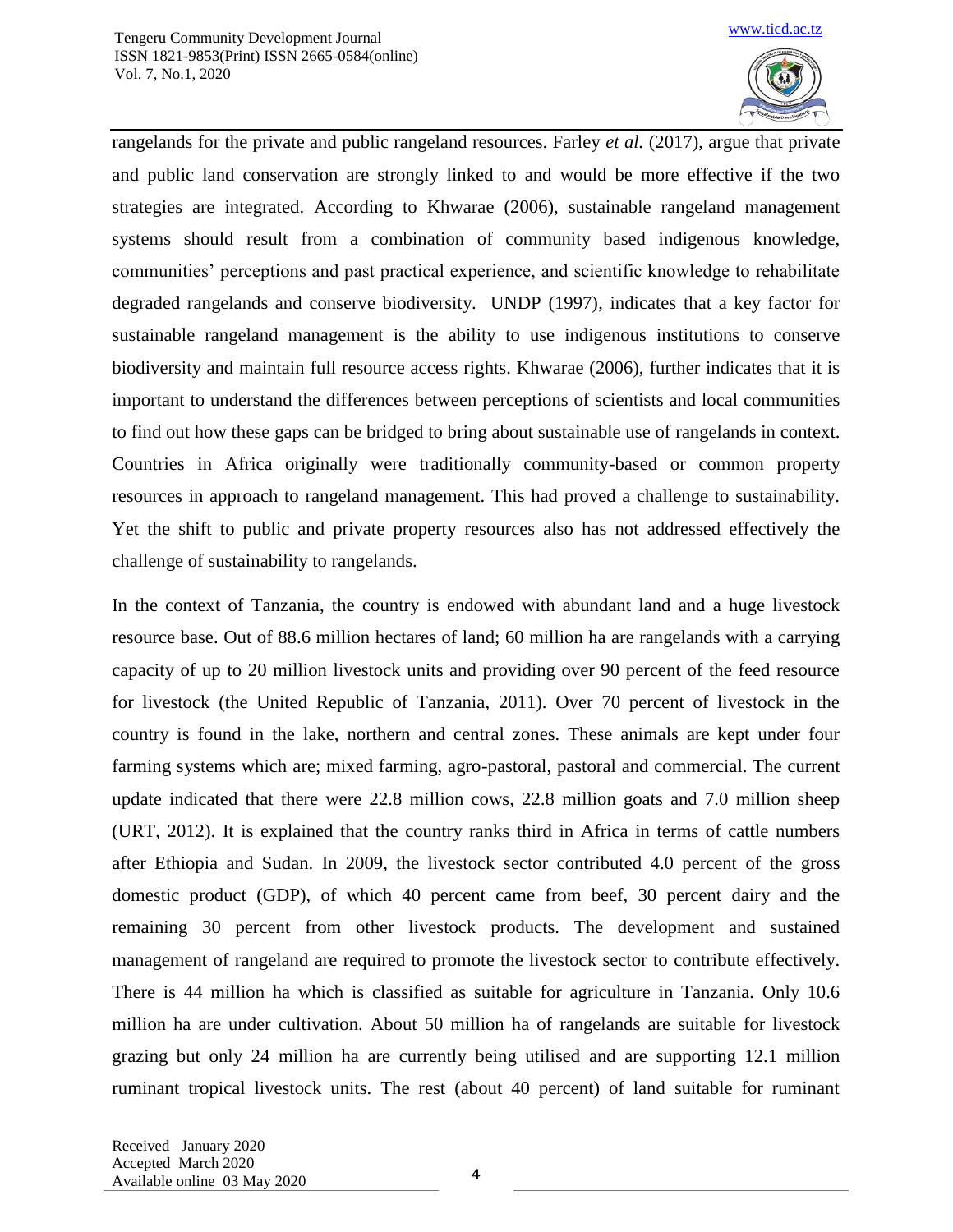

livestock keeping which is currently not being utilised due to tsetse flies which are widespread in the country. Regarding land use activities, by 2009, a total of 1,423,201.28 hectares of land spread over 266 villages in 33 districts and 15 regions had been allocated for livestock. Two dams, 1,227 charco dams, and 21 deep wells had been constructed for livestock use. The rate of demarcation of land for livestock has been a slow process due to inadequate funding and inadequate survey equipment and personnel at the district level (URT, 2010). The rangeland project in Kondoa district was an attempt to add efforts in livestock planning for Dodoma region. The Sustainable Rangeland Management Project (SRMP) in Lahoda and Pangarua villages of Kondoa district in Dodoma region Tanzania was being supported by Care International Tanzania. The project was entitled *Strengthening the Capacity of Livestock Communities and Local Leaders to Sustainably Utilize and Manage the Rangeland Resources in Kondoa District.* It was intended to address the problem of limited capacity to address issues of village land use plans, unsustainable rangeland management practices and endemic land-use conflicts between pastoralists or agro-pastoralists and smallholder farmers. The project goal was to contribute to improved livelihood of pastoralists or agro-pastoralists and smallholder farmers through promoting and supporting improved land use planning, rangeland management practices and the ability to use the land as a tool for poverty reduction. The major areas of the project involved awareness creation focusing on education and sensitization on land rights, participatory land-use management plan, rangeland management plan and improved livestock management for increased benefit to livestock keepers. The project started in 2011 and in mid-2012 it had implemented the following activities: Firstly, the conduct of sensitisation meetings on land uses plan and rangeland management. Secondly, the formulation of working committees on natural resource management. Thirdly, the identification of village boundaries and rangeland areas. Lastly, the building of the village land registry for land uses documents management. During that period it was observed that the activities be stopped for a while to give chances for reorganisation and change of approach of how to implement the remained parts of the project. Linking to the practical perspective of rangeland management, the project strategies aligned with Mitchell's (2010) criteria and indicators developed to ascertain sustainable rangelands management as developed by the Sustainable Rangeland Round Table in the United States. The criteria consider six clustered issue groupings that form the basis for criteria identification in range management. These categories involved soils, rangeland health, invasive, change of the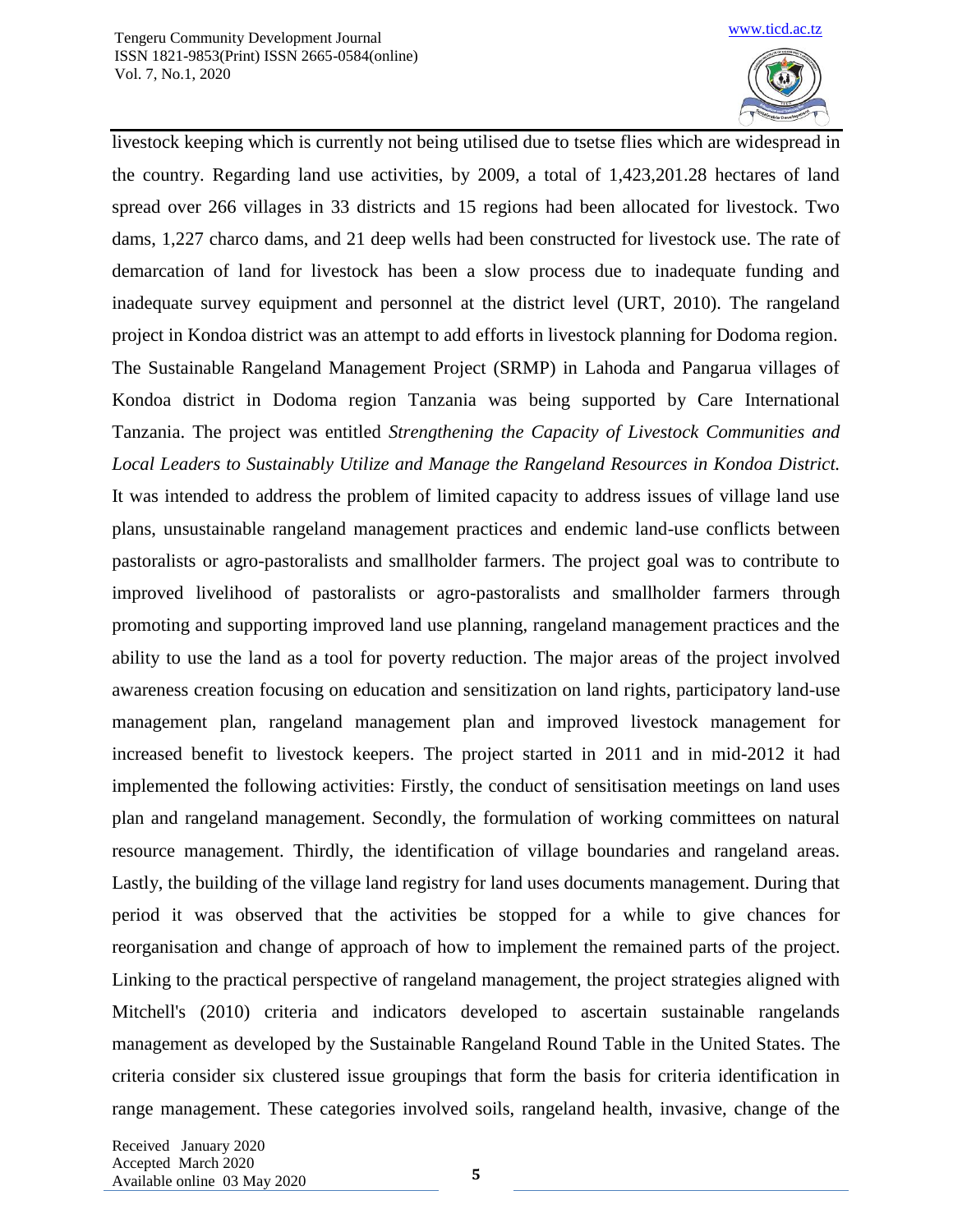

range, capacity and social goods and commodities. These issues produce five criteria for sustainable rangeland management. These are the first is conservation and maintenance of soil and water resources on rangelands. The second criterion is the conservation and maintenance of plant and animal resources on rangelands. The third criterion is the maintenance of productive capacity on rangeland ecosystems. The fourth criterion is the maintenance and enhancement of multiple economic and social benefits to current and future generations. The fifth criterion is the legal, institutional, and economic framework for rangeland conservation and sustainable management (Bartlett *et al.*, 2003). These criteria though not explicitly used find an application in the project.

The paper employed the health governance model in an attempt to understand the rangeland management project as put forward by the World Bank in 2004 (Brinkerhoff and Bossert, 2008). The model portrays that there three actors in health governance namely the state actors and policymakers forming one category. The second category of actors in health governance involves political actors. These influence decision making about health. The third actors are the community members who voice to political actors, while the state actors act as technical professionals. These influence decisions through political actors, having technical powers in health. The model has relevance to rangelands whereby, policy and practices are influenced by these actors who act variably in space to inform the current distribution, status, and use of rangelands. The community members' voice over rangelands, for instance, is dependent on their levels of awareness regarding the livestock sub-sector's importance and their rights at hand. This awareness cuts across to all the political, policy and state actors as influential doers in planning, decision making and practice of rangeland management. Since awareness is a central factor in informing practices on the ground about rangeland management and development, it was important to explore the sustainability of rangeland in the area. In examining the influence of the sustainability of the rangeland project, the paper adopted the following specific objectives. The first objective was to examine the Lahoda and Pangarua communities' awareness after the completion of the project activities. The second objective was to examine the extent to which the built-up system of rangeland was managed during the period of stoppage. The third objective was to explore the best real-world leveraging practices developed during the undertaking of the activities in the area. The fourth objective was to document challenges associated with the management of rangeland in the area.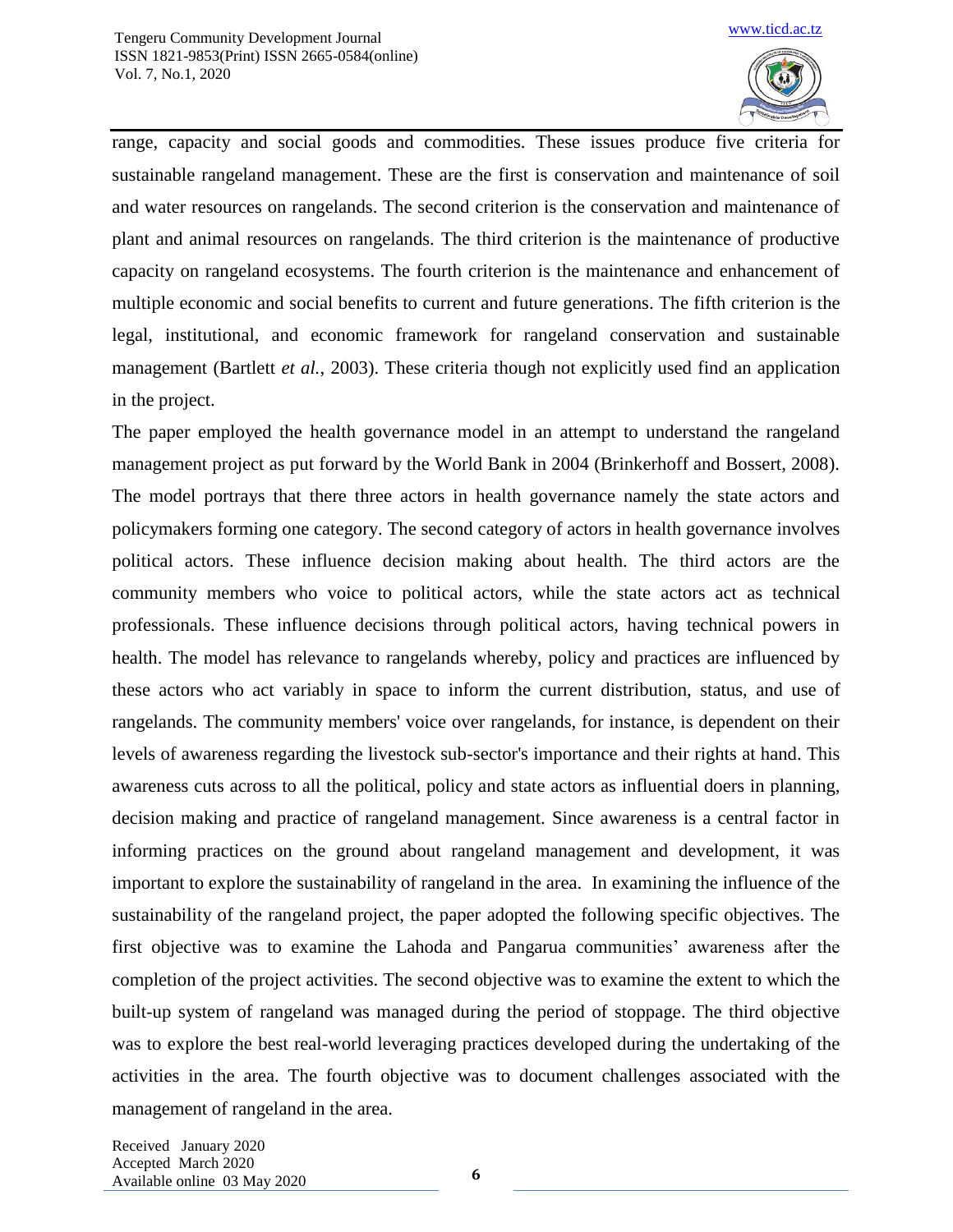

# **2.0 Methodology**

The study was done in Dodoma region, Kondoa District at Lahoda and Pangarua village. It adopted a qualitative approach. This was required because of the need to understand the breadth of sustainability and rangeland management practices. The case study design was employed to understand the case in detail. The sample size for the study was 50 comprised of farmers, herders, local government leaders, environmental network members, and government officials. This sample size was estimated by employing purposive sampling procedures. Purposive sampling was useful due to its ability to identify only the beneficiaries and dealers of the project that involved the community of livestock keepers, farmers, and government officials. These were the ones that they know about the policy and legal issues about livestock. They also understand practice-related issues of the livestock keepers and rangelands in their area. The target population was the village community members. Data collection methods involved documentary review. This was used due to its ability to facilitate the obtaining and reading of literature relevant to the development like project documents, academic papers, and government policy and legal documents about the project's impacts related. Two focus group discussions with 17 participants each were done to identify and obtain the socio-economic and environmental impacts of the development from beneficiaries' perspective of farmers and herders. It was administered to capture the impacts of triangulation with other methods. The key informant interview with 16 participants was also important in this study. This was administered to government officials at village and district levels, village leaders and leaders of livestock keepers' committees and groups. This was so done because of the need to acquire the perspective of planners and implementers of policy related to rangelands development. Specifically, the stakeholders involved in the study included: the Kondoa District Council via the District Land Officer, The *Mtandao wa Mazingira Kondoa* (MTAMAKO) district environmental network, herders and smallholder farmers, Lahoda village government and the relevant natural resources committees of Lohoda and Pangrua villages.

Data analysis was achieved through theme and content analysis. Measuring awareness of local community members was important in understanding the rangeland management strategies. According to Kikula (1997), the term perception is linked to 'awareness, concern and attitude' of local people or communities with regards to rangeland management experiences. The analysis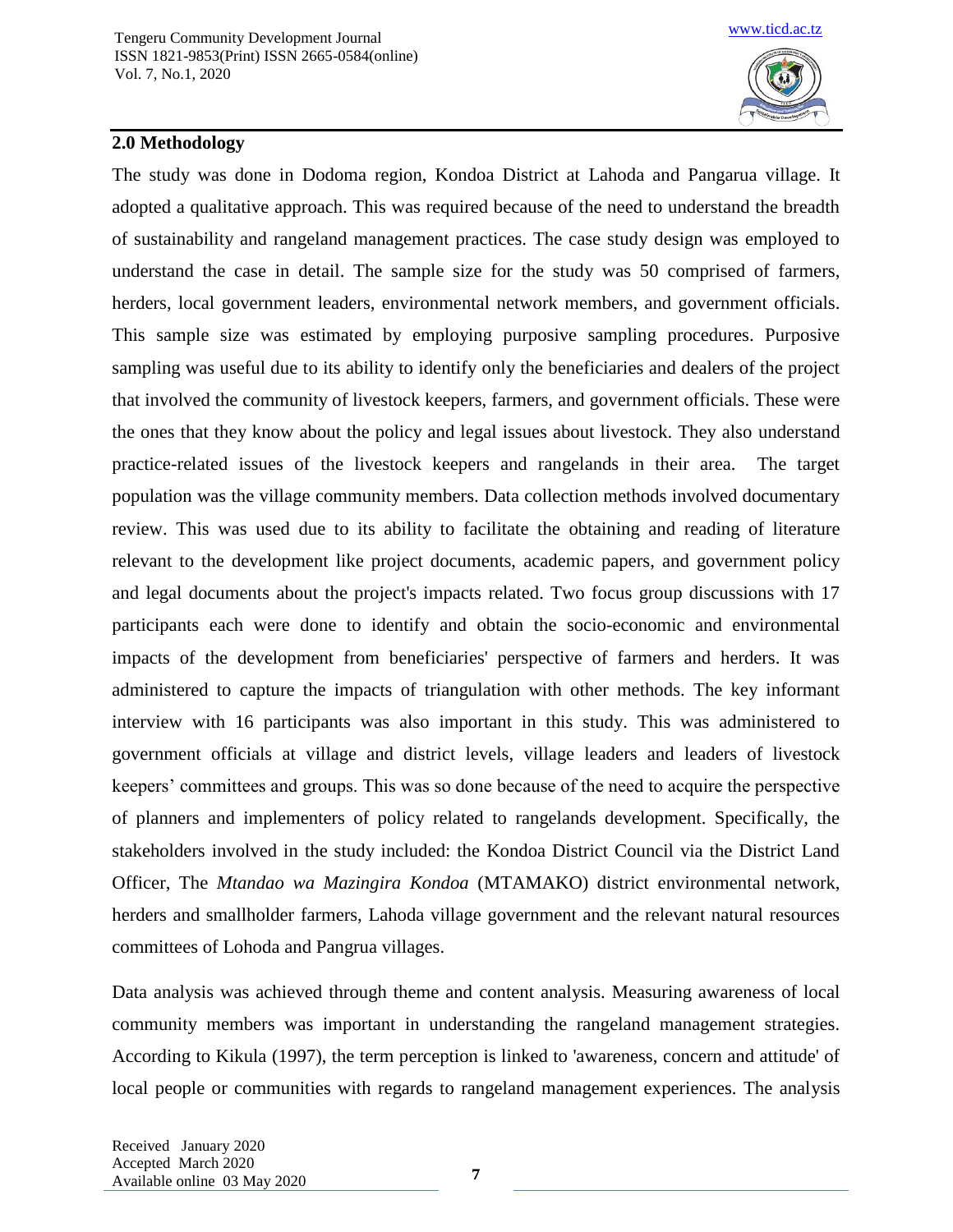

process, therefore, employed two indicators or measures of awareness. The first measure was the extent to which herders and farmers new the project of sustainable rangeland management from a theoretical perspective. This involved the ability to chat about the project's components. The second measure was the extent to which herders and farmers were involved in various activities of the project. These included meetings attendance, financial, labour and material contributions in the activities of the project. Regarding these two measures of awareness, a research participant who satisfied both measures of awareness scored a high level of awareness about the project. On the other side, a research participant who satisfied only one of these measures scored a low level of awareness of the project. Data analysis on the participation variable in rangeland management was done by two indicators namely, the observable practices in rangeland planning, and implementation. The observed practices developed at the start, during and towards the end of the project was also a measure of leveraging practices from the perspective of study participants. The evidence of spoken issues on rangeland planning and management stood as measures for challenges associated with the management of rangeland from the perspective of study participants. In the context of a community-based approach to the management of rangeland, the study adopted the measures of sustainability. These involved a look at the extent of the effectiveness of practices to rangeland management. Effective practices involved the level of contribution, level of establishment of infrastructure and level of behavioural change among rangeland actors.

# **3.0 Results and Discussions**

# **3.1 Stakeholders' Awareness on the Rangeland Project**

In examining the stakeholders' awareness, it was found that the project aimed at improving rangelands to benefit herders and improve land management in the study area. Box 1 presents awareness by stakeholders. It was found that the project had contributed to the creation of awareness.

These results indicated that the majority of smallholder farmers and herders had a low level of awareness about the project. The results find evidence from the low understanding and practices of the project that involved rangeland planning, development, and management. For instance, given this level of awareness of the community, they had not contributed well in the establishment of the registry and on finalising land use planning process.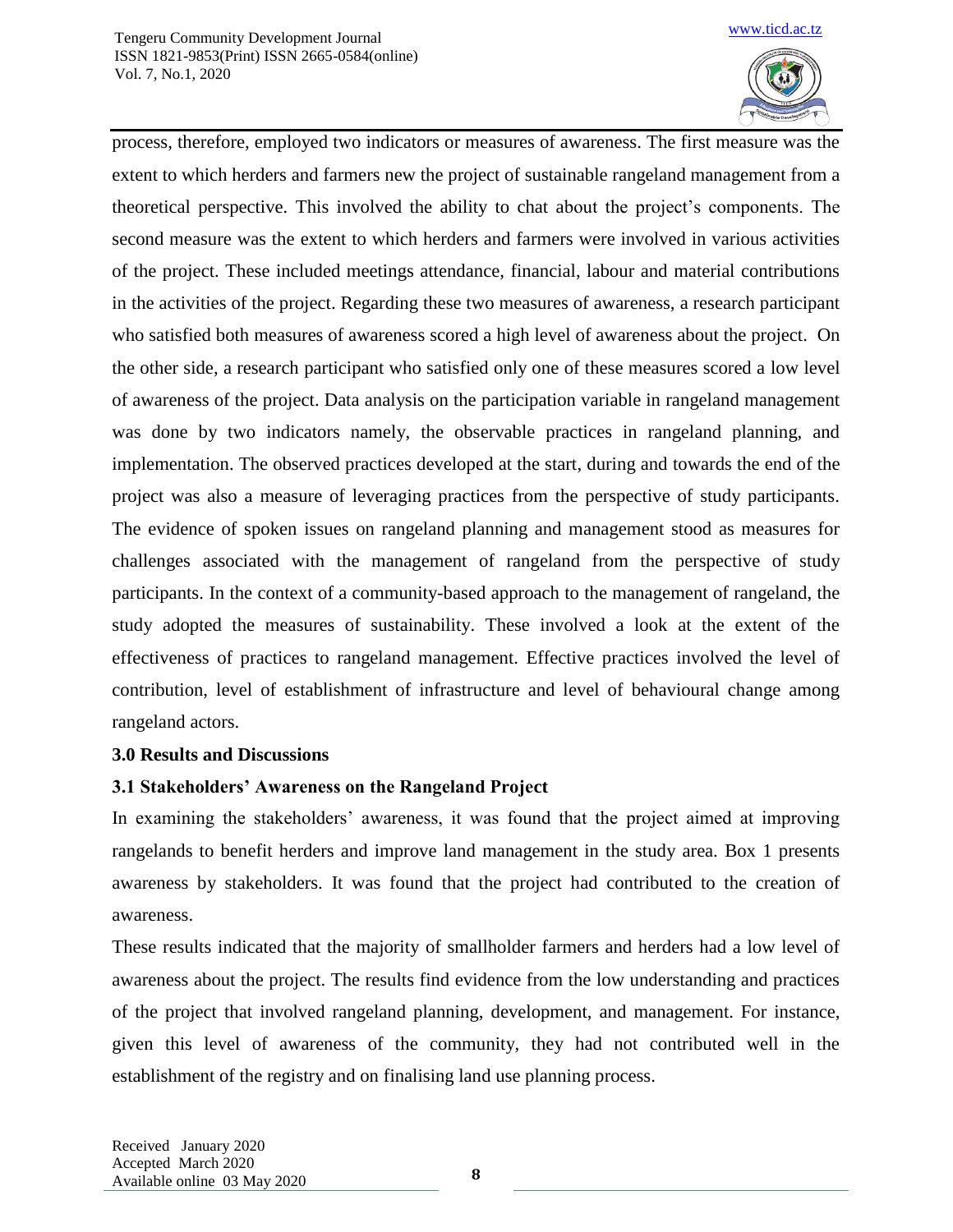

#### **Box 1: Stakeholders' Awareness on the Rangeland Project**

The herders had been contributing much in the project in areas of meeting attendance, resources and the involvement in planning about land management, bylaws, and registry development. However, little had been done to establish a land registry in resource contribution and building of infrastructure. Land use bylaws were not yet documented. (Focus Group Discussion with herders and farmers)

This is linked to knowledge about the project and practical participation in the processes of the project. According to Land Surveyor in Kondoa district, the project aimed at supporting villages having land-use plans. The low level of awareness has its contribution in accelerating encroachment of the rangelands by farmers. According to the surveyor, the ecosystems of the villages were not matching between villages hence the need for an inclusive shared village land use plan. This meant that the shared land use plan had to take into consideration the socioeconomic and ecological diversity of the villages. When asked on the current development of the SMRP project in Lahoda and Pangarua villages, the Land Surveyor commented as

*"After the stoppage of project activities by the Care International (Tanzania), in May 2012 nothing is going on in the villages except that I heard there is the encroachment of the designated rangeland in Lahoda village by farmers. Perhaps this is good that you are going to Lahoda and you will help us to know the status of it. So we are waiting for their new approach on how to go about it while proceeding ahead with other projects on land use plans funded and facilitated by the Government of Tanzania in other villages" (Land Officer).*

The results indicate the low level of awareness on the project by stakeholders. It signifies evidence of the questionable sustainability of the project's interventions. This is because awareness is key to influencing change in attitudes, behaviour, and practices. These changes are central to influencing the full or effective participation of herders and smallholder crop farmers. These results are consistent with Kikula (1997), concerning the aspect of awareness of local people regarding rangeland management problems. The dimension of community awareness is important because they are principal actors possessing indigenous knowledge framed from experiences of the locality. So any attempt to introduce a new approach of range management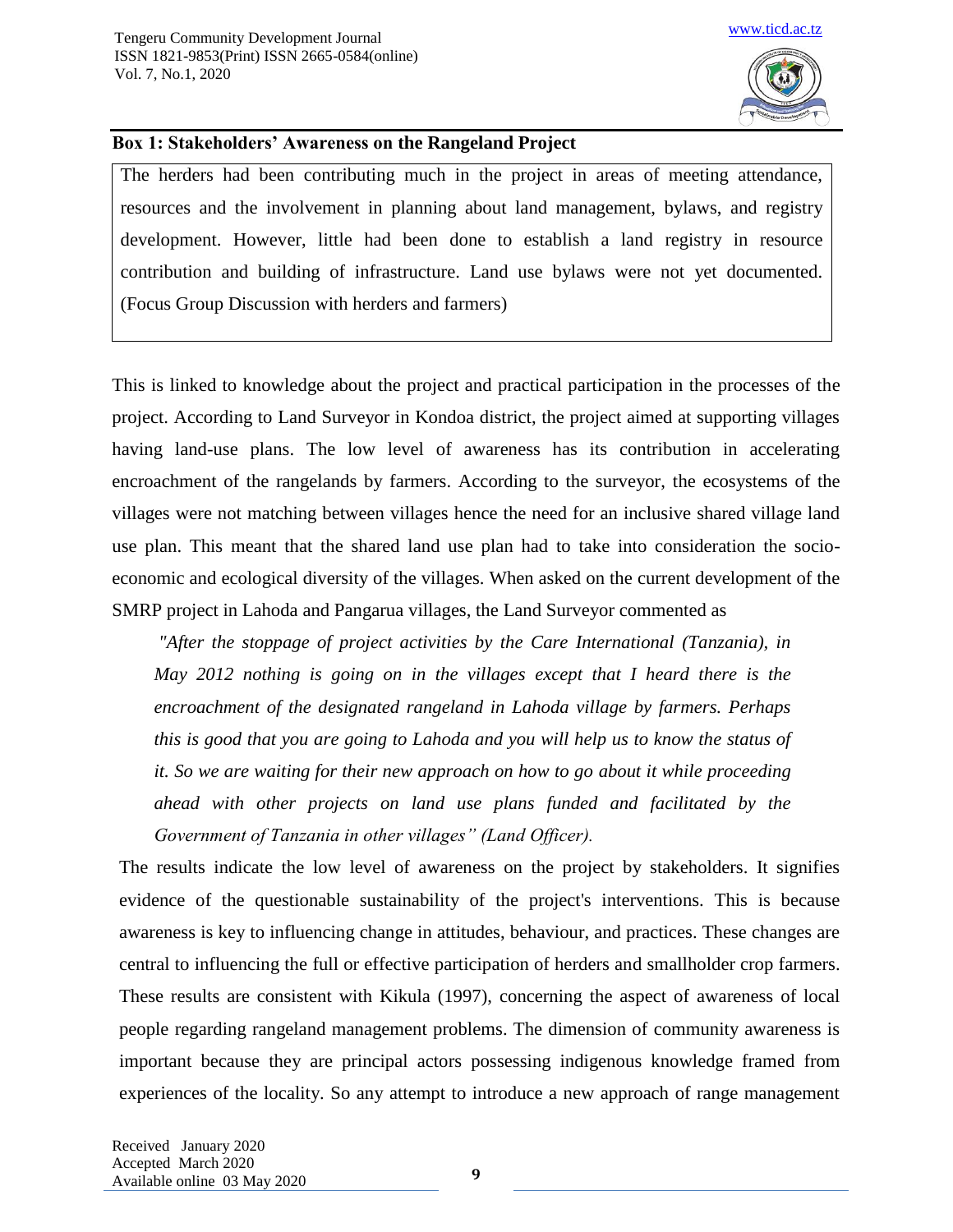

should leverage the existing knowledge by community members. The level of awareness coincides with the health governance model by the World Bank (2004) that stresses that community members play the role of voices to their needs. This indicates the need for effective roles by government and political actors in enabling the realization of a high level of awareness about the rangeland project in the area.

# **3.2 Participation in Rangeland Development**

Box 2 presents the participation of community members in rangeland development. The study found that there was a useful contribution that the Sustainable Management of Rangeland Project (SRMP) intervention brought about. These included: the demarcation of rangelands of about 17000 acres. It was learned that the project facilitated the beginning of the establishment of the land registry in Lahoda village. This was seen to be one of the best practices towards sustainable rangelands if it would be finally completed.

# **Box 2: Participation in Rangeland Development**

The villages had enabled the planning and development of formal rangeland through the landuse plan. This involved the demarcation of boundaries between crop cultivators and animal herders. There were recognized spaces for herders, so did for smallholders in the villages. Community members were sensitised on animal keeping, and need for resource, physical or manpower participation in the process of developing rangeland. However, despite high meetings attendance, and decision making involvement by actors, little was experienced on resources contribution. There was also argued poor resource management for the planned registry in the villages (Focus Group Discussion with herders and farmers)

When told to explain a single element of the success of the SRMP in Lahoda one Village Officer commented that:

# *"Having village areas designated for as rangeland about 17000 acres which are used by herders in Lahoda village is a significant success in Lahoda" (Village Officer).*

This indicates that the low level of participation is the failure to the formulated rangeland and resource committees that had the responsibility of facilitating the participation of all actors in all aspects of planning and implementation of land use and rangeland plan. Again the results indicate practices that are not related to the rangelands management criteria provided by the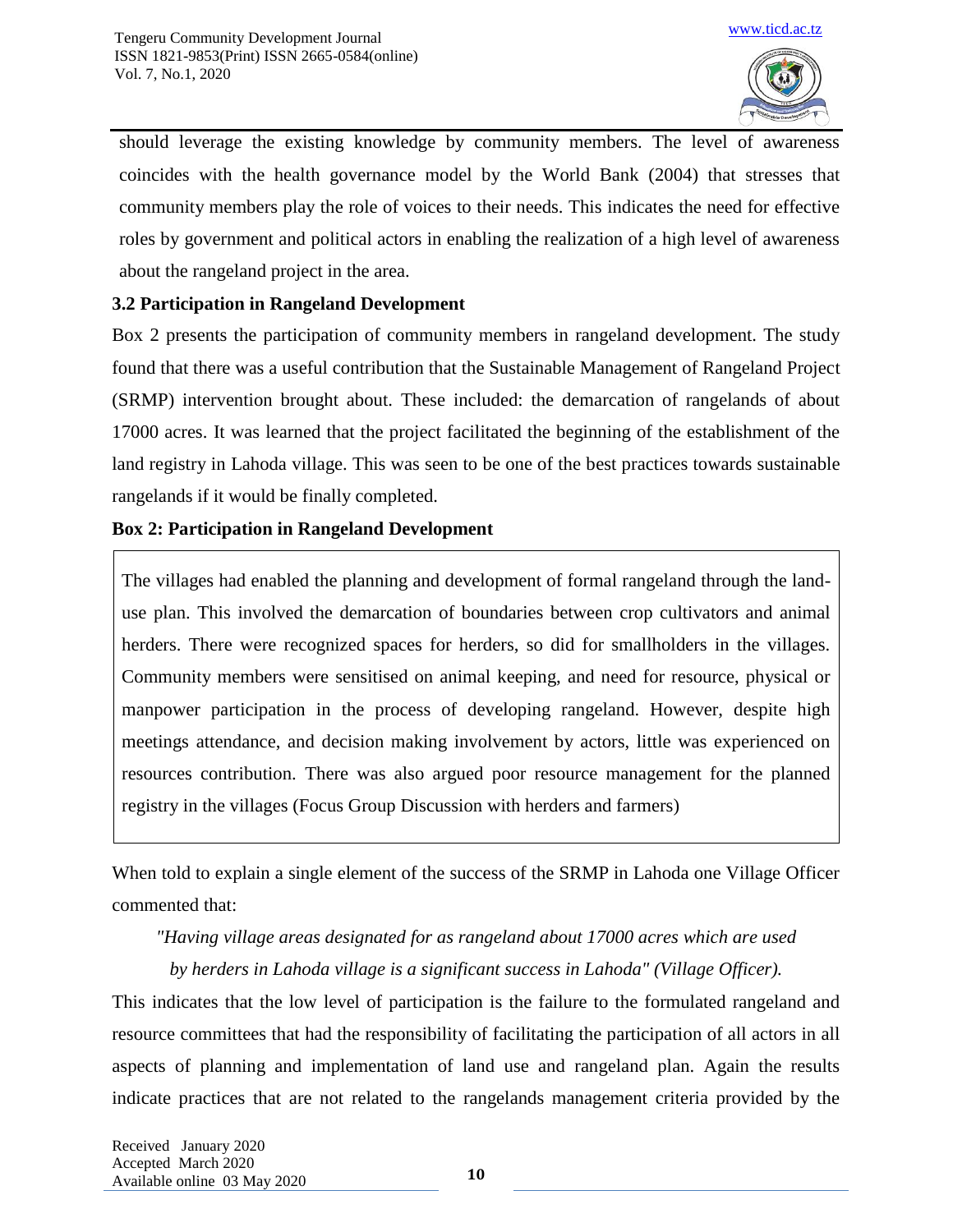

Sustainable Rangeland Round Table in the United States that address the sustainability elements in rangelands such as conservation and maintenance of soils and water resources on rangelands Mitchell (2010). This is because the project did not invest in forest and water resources development effectively. Secondly, in addressing the criterion of conservation and maintenance of plant and animal resources on rangelands, the project did little in enabling herders to gain the capacity to manage their livestock in a business-oriented model, unlike the traditional approach that is employed. This could involve the consideration of the carrying capacity of range resources concerning the productivity of livestock. These would have promoted the acquisition of multiple benefits from rangelands. Thirdly, with regards to the maintenance of productive capacity on rangeland ecosystems, the project provided awareness creation on the matter. Unlikely given the huge number of livestock kept in the villages, the productive capacity of the rangeland ecosystem was not adequately addressed through this project. For instance, the project did not invest in land, forest, water and livestock enhancement strategies. These results to some extent concur with Farley *et al.* (2017) results indicating the exceptional participation of ranchers in San Diego country, United States of America, by the majority in the Williamson Act. In such a way, the project had not adequately contributed to effective rangeland management. This was in line with the health governance model by the World Bank of 2004 which identifies various health actors for effective governance and management of health services that community members depend on voicing to political actors (Brinkerhoff and Bossert, 2008).

# **3.3 Real-World Practices Leveraged by the Project**

Box 3 presents the real-world practices leveraged by the project. It was found that there was low participation by the district authorities in the project since 2012. The study found that regarding sensitization issues, the Lahoda and Pangarua communities were sensitized and the project was accepted. The development as regards project results included: the building of the land registry which had not been complete. The Lahoda village community contributed about two million (2,000,000/=) Tanzanian shillings and manpower contributions on enabling the building activities of the land registry. No external funds had been availed. Another one was the collection of data on current land use.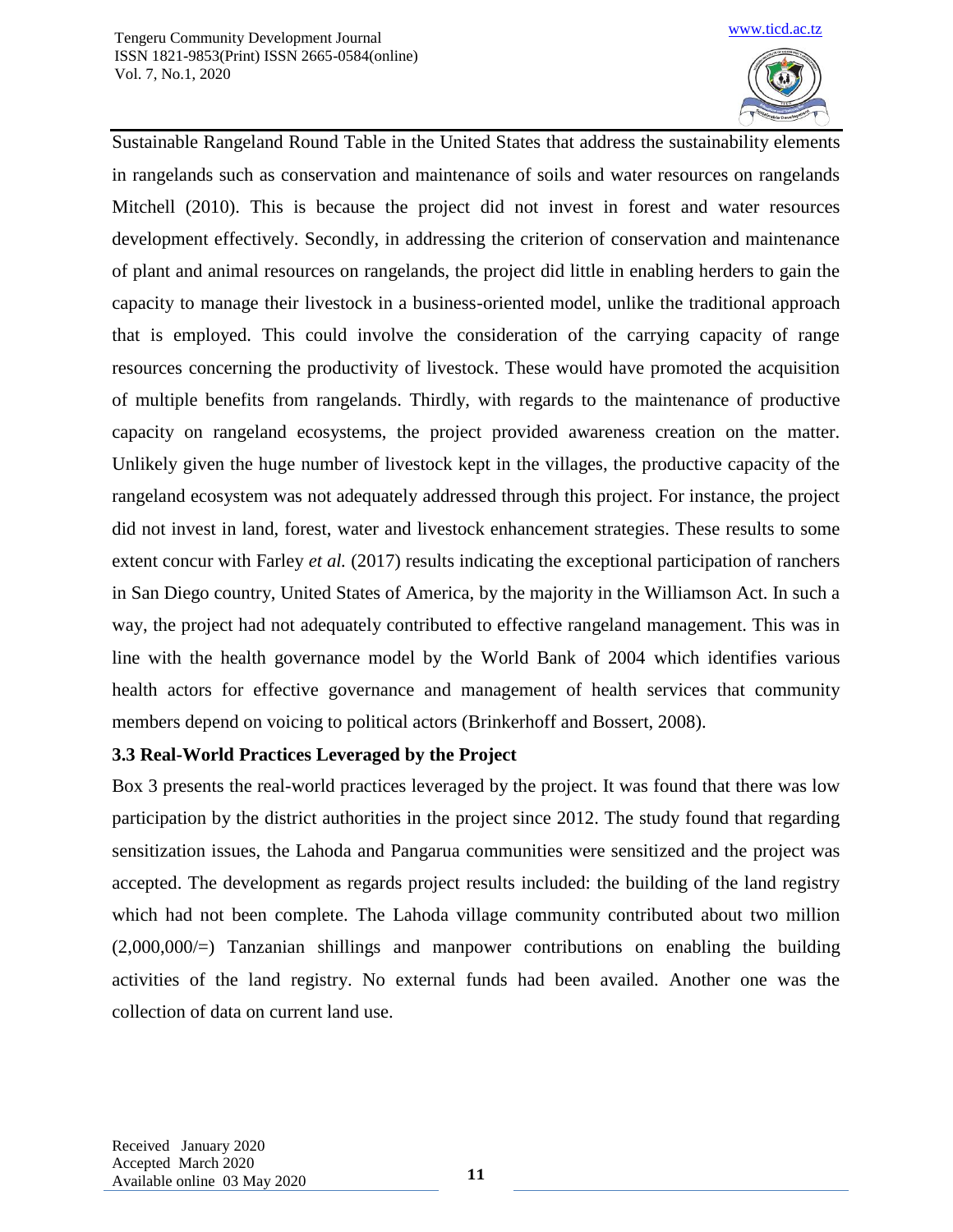

### **Box 3: Real-World Practices Leveraged by the Project**

The project enabled the creation and development of awareness on land use plan and rangeland management. There were committees formulated for natural resources management at the village level. These were for the planning for rangelands and related resources including animal feed, water, land resource for livestock keeping. The committees were trained to enable the exercise of duties. The project facilitated the identification and establishment of boundaries in rangeland areas. These boundaries, however, were not yet permanently marked. The project enabled the participation of the community on the establishment of a records management registry for information management. The registry was not complete due to limited resources (Focus Group Discussion with herders and farmers,)

These results indicate that the project had not fully contributed to enabling the community of herders to gain the capacity to practice skills in rangelands. This is an indication that herders were not knowledgeable about the project in practice. This was evidenced through their ability to only grasp the understanding of rangeland and land use planning without thorough practices. As a result, there were partial contributions in the rangeland and land use plan. The results imply that despite the effectiveness of awareness by stakeholders, the extent of participation by the principal actors namely herders and smallholder farmers was limited. Being central actors, herders and farmers indicated such a low level of practice. For that matter, the project had not enabled the full establishment of the land registry office that was planned through the community contribution of resources. Given Mitchell's (2010) fourth criterion of rangeland management, namely the project level of maintenance and enhancement of multiple economic and social benefits of the current and future generations, the project invested more on social benefits of herders than it did for economic aspects. This limited the capacity to maintain the sustainability of the same to both current and future generations on rangeland resources. Referring to Mitchell's (2010) fifth criterion of rangeland management, the project focus on a legal, institutional, and economic framework for rangeland conservation and sustainable management partially, facilitated the realisation of the village land use plan that accommodated multiple uses by herders and smallholders. Again, little was done to put in place effective institutions and economic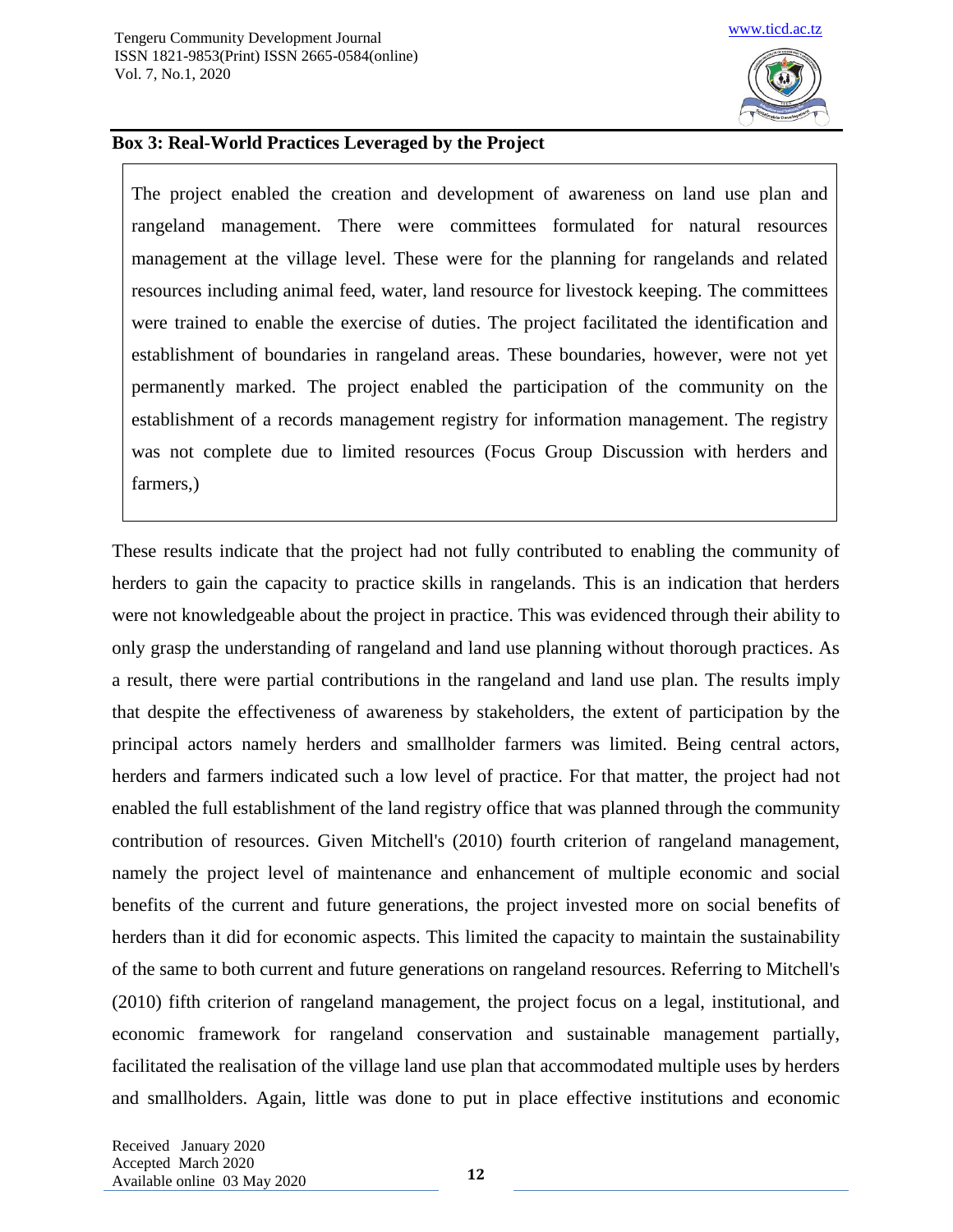

frameworks locally for realisation of the intended sustainability. For instance, the project established various plans with related committees such as rangeland and livestock keepers committees to cater for range and water resource issues. The project did not facilitate the establishment of sources of income to enhance the management of rangelands in the area. This is an indication that rangeland actors in the area did not possess the same level of power in decision making and practice of which community members rank last in the practices contrary to the health governance model's identified equal level of power in decision making among health actors (Brinkerfoff and Bossert, 2008). This limits the attainment of sustainable rangeland management.

# **3.4 Challenges Associated with Project Development**

The development of the SMRP project had on another hand experienced some drawbacks. These involved the existence of 300 acres of land which was demarcated as rangeland had been encroached by smallholder farmers. The encroachment was done by some of the village community members. The results can be associated with limited integration of community knowledge and experiences over the management of rangelands in the area. This indicates that the use of professional knowledge alone does not guarantee an effective promotion of management practices. It is the synergy created out of the combined traditional and professional ecological knowhow that can provide the evidence for effective rangeland management. These results tally with Farley *et al.* (2017), that another 7, 284 ha of rangeland was converted to other land uses during that period, including shifts to crop agriculture, forest cover, and barren land in San Diego country. This represents the pressure over the diminishing sustainability of rangelands over space. It is a challenge to rangeland development as well as sustainable livestock development. It was found that the project upon its completion had not been able to complete the activities of digitization of village on maps and documenting bylaws and land use plan as well as registering the village land-use plan to the district. This was associated with scarce financial resources. The study experienced the existence of conflict between farmers and herders. The focus group discussions on the development of the project revealed that there was an ongoing conflict between farmers and herders that had occurred in 2012. There was prevailing peoples' perception that the designated rangeland area had been sold. Given this perception, farmers had begun to encroach rangelands on that basis. However, it was learned that the village government was taking charge of the invaders of the rangeland by taking one farmer who encroached about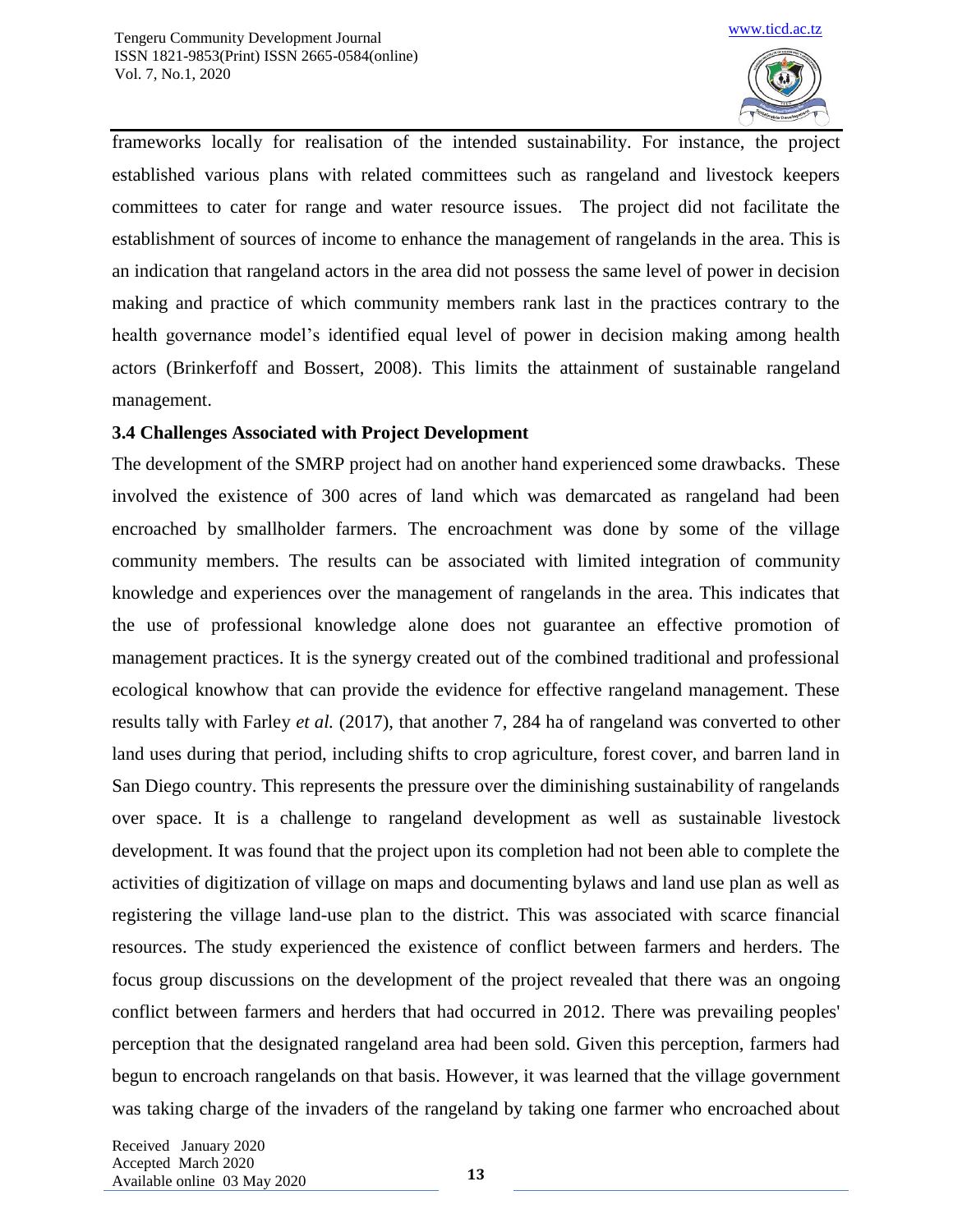

300 acres to the ward tribunal. Other youths of Lahoda village had invaded the areas for the same purpose of getting the farming land. The remaining area not encroached was 17000 acres.

The study noted some other challenges experienced by the Lohoda and Pangarua village community. These included: the first challenge of the existence of non-transparency of the villagers' financial contribution to the building process of the land registry. It was found that the revenues and expenditure were not yet presented to the village assembly. This was a challenge to developing the village land registry that depended on the community contribution of resources. The Ward leadership however, advised on the need to present to the public meeting. The second challenge was that Lahoda village boundaries in the side of Ndoroboni and Kisande villages had indicated non-conformity to Lahoda and her neighboring villages. This was due to the existence of two beacon land-marks that were put under two different periods and positions on the earth's surface, one being put in 1997 and the other in 2007. These challenges are indicators impinging the sustainability of rangeland in Lahoda and Pangarua villages. Addressing these challenges is fruitful towards sustaining the rangeland and promoting livelihoods of farmers and herders. The existence of these conflicts is an indicator of multiple needs over rangelands resources by the growing population. These results are linked to other results that from North America to Australia, rangelands have been converted to other uses because of factors such as suburban and exurban development, population growth, and agricultural expansion (Cross *et al.,* 2011; Cameron *et al.,* 2014; Reid *et al.,* 2014).

### **4.0 Conclusion**

The Sustainability of Rangeland Management Project in Lahoda and Pangarua villages had received community awareness. The village natural resources committees had been empowered with the management and administration. However, the study experienced a low level of awareness and participation of herders and smallholder farmers in the rangelands development. Herders and farmers mainly participated through sensitization meetings with limited contributions in the building of the land registry. The study experienced minimal leveraging practices in the management of rangeland in the area. This was indicated through limited landuse plan facilitation, incomplete land registry, the existence of rangeland encroachment by smallholder farmers and incomplete village level bylaws on rangeland and land use plan. For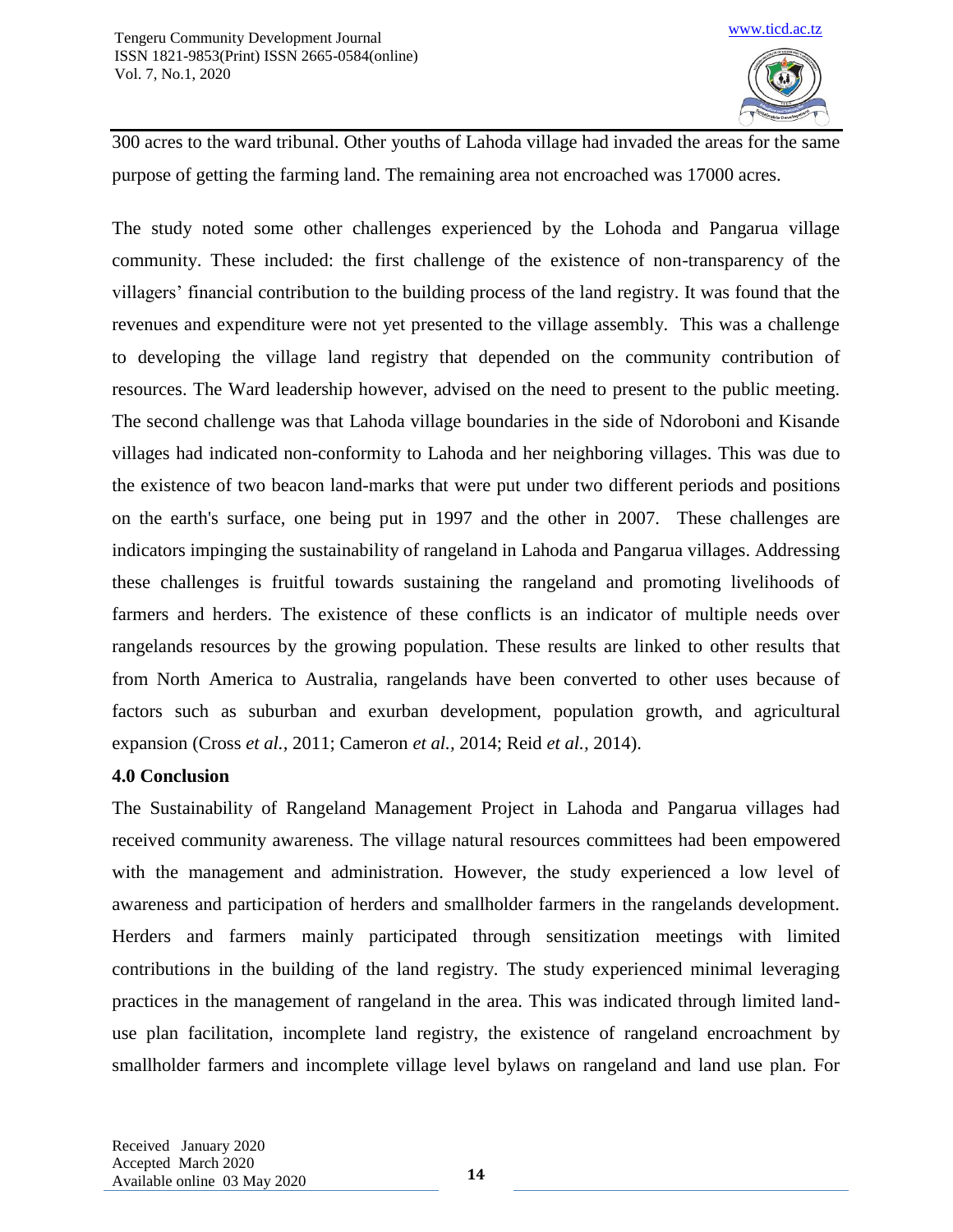

those matters, there was evidence of limited sustainability in the development and management of rangeland.

# **5.0 Recommendations**

The study recommended the need to re-orient the Lahoda and Pangarua community of the previous activities planned. This should be done by the rangeland actors involving Kondoa district and village authorities. Land use planning outputs and management tools were also crucially recommended for realizing land use plan and Bylaws documentation, and resource maps production by actors involved in the project. There was a need to mitigate the challenges that were impinging the realization of great project's positive impacts by the same project actors. The emerged misunderstanding on rangeland and boundaries required mitigation before the processes of land use plan was documented by rangeland actors. This mitigation should be a community centred in approach. The study recommended effective synergizing of the community based on the modern professional approaches for rangeland management by rangeland actors. This would help herders and smallholder crop farmers to understand range management from their own experiences of planning and use of natural resources in their surroundings.

# **6.0 Acknowledgement**

The paper acknowledges the project funder, namely Care International (Tanzania) for enabling the conduct of the SRMP project in Lahoda and Pangarua villages Kondoa District Tanzania. Again, the Dodoma Environmental Network (DONET) is equally acknowledged for holding the project. Others are *Mtandao wa Mazingira Kondoa* (*MTAMAKO*), Kondoa District Council and Pangarua and Lahoda local authorities and community members for their acceptance to host the project and the study as project beneficiaries.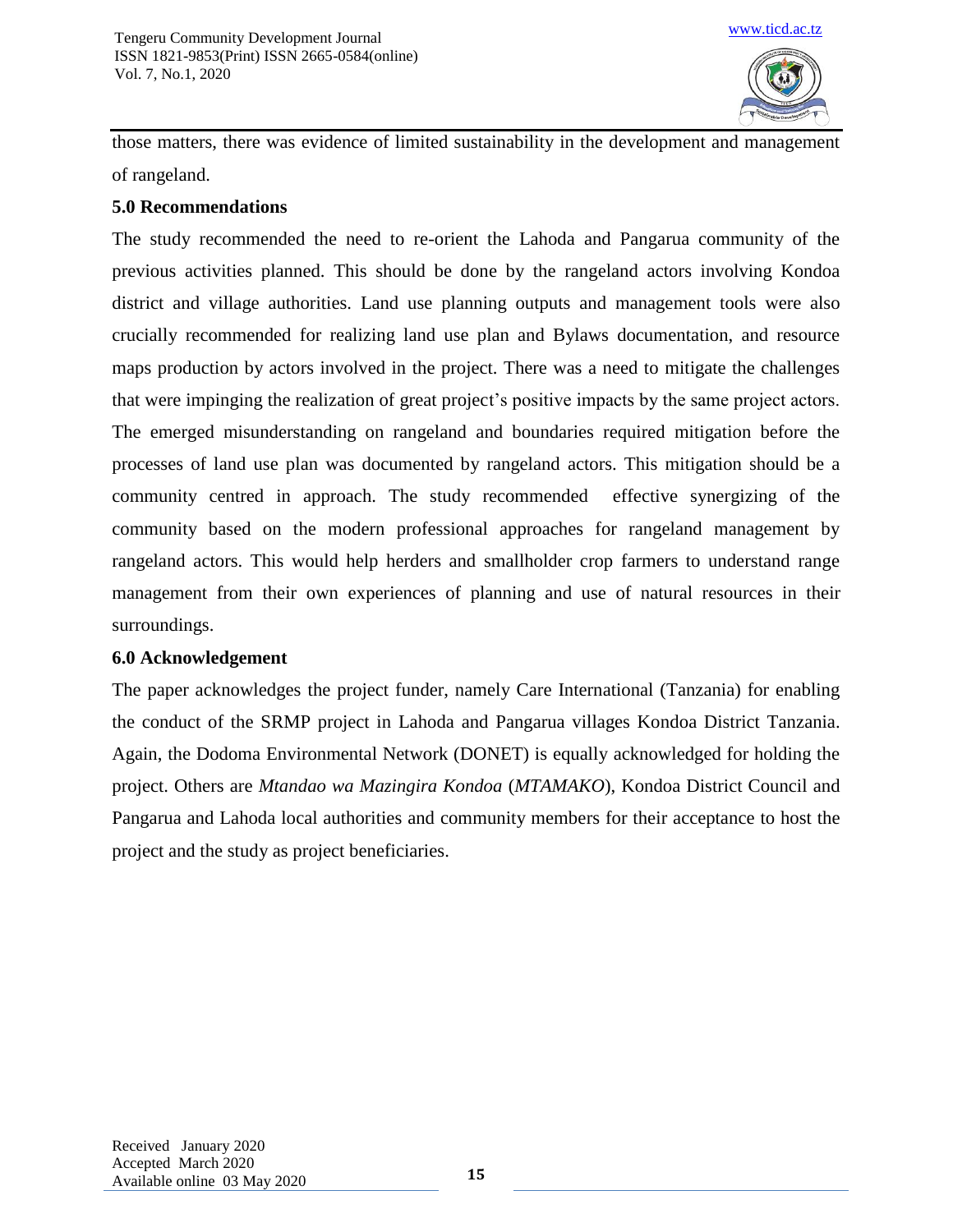

## **References**

- Allsopp, N., Palmer, A. R., Milton, S. J., Kirkman, K. P., Kerley, G. I., Hurt, C. R. and Brown C. J. [EDS.] (2003). Proceedings of the 7th International Rangelands Congress; 26 July–1 August 2003; Durban, South Africa. Hilton, South Africa: Grassland Society of Southern Africa. 107 p.
- Bartlett, E.T, Maczko, K.A, and Mitchell, J.E. (2003). Ecological, Economic, and Social Indicators: Assessing Rangeland Sustainability, p.1897-1908. In Allsopp, N, Paimer, A.R, Milton, S.J, Kirkman, K.P, Kerley, G.I.H. and Hurt, C.R. (eds). Proceedings of the 7<sup>th</sup> International Rangeland Congress; 26 July-1 August 2003; Durban, South Africa. Irene, South Africa: Document Transformation Technologies.
- Brang, P, B. Courbaud, A, Fischer, I. Kissling Naf, D, Pettenella, W.Schonenberger, J. Spork, and V. Grimm . (2002). Developing Indicators for the Sustainable Management of Mountain Forest using a Modeling approach. *Forest Policy and Economics* 4:113-123.
- Brinkerhoff, D.W. and Bossert, T.J (eds.). (2008). Health Governance: Concepts, Experience, and Programming Options, Prepared for the Health Systems20/20Project.*info@HealthSystems2020.org.www.HealthSystems2020.org.retriev ed, site visited on 3/05/2015.*
- Bolo P O; Sommer R; Kihara J; Kinyua M; Nyawira S; Notenbaert A. (2019). Rangeland degradation: Causes, consequences, monitoring techniques and remedies. Working Paper. CIAT Publication No. 478.International Center for Tropical Agriculture (CIAT). Nairobi, Kenya. 23 p. Available at:<https://hdl.handle.net/10568/102393>
- Brunson, M. W., and Huntsinger L. (2008). Ranching as a conservation strategy: Can old ranchers save the new West? *Rangeland Ecology and Management* 61(2):137-147. [http://dx.doi.](http://dx.doi/) org/10.2111/07-063.1
- Brunson, M., 2014. Unwanted no more: land use, ecosystem services, and opportunities for resilience in human-influenced shrublands. *Rangelands* 36(2):5-11. http://dx.doi.org/10.2111/ rangelands-d-13-00064.1
- Cameron, D. R., J. Marty, and R. F. Holland., 2014. Whither the rangeland?: Protection and conversion in *California's rangeland ecosystems.* Plos One 9(8):e103468. http://dx.doi.org/10.1371/ journal.pone.0103468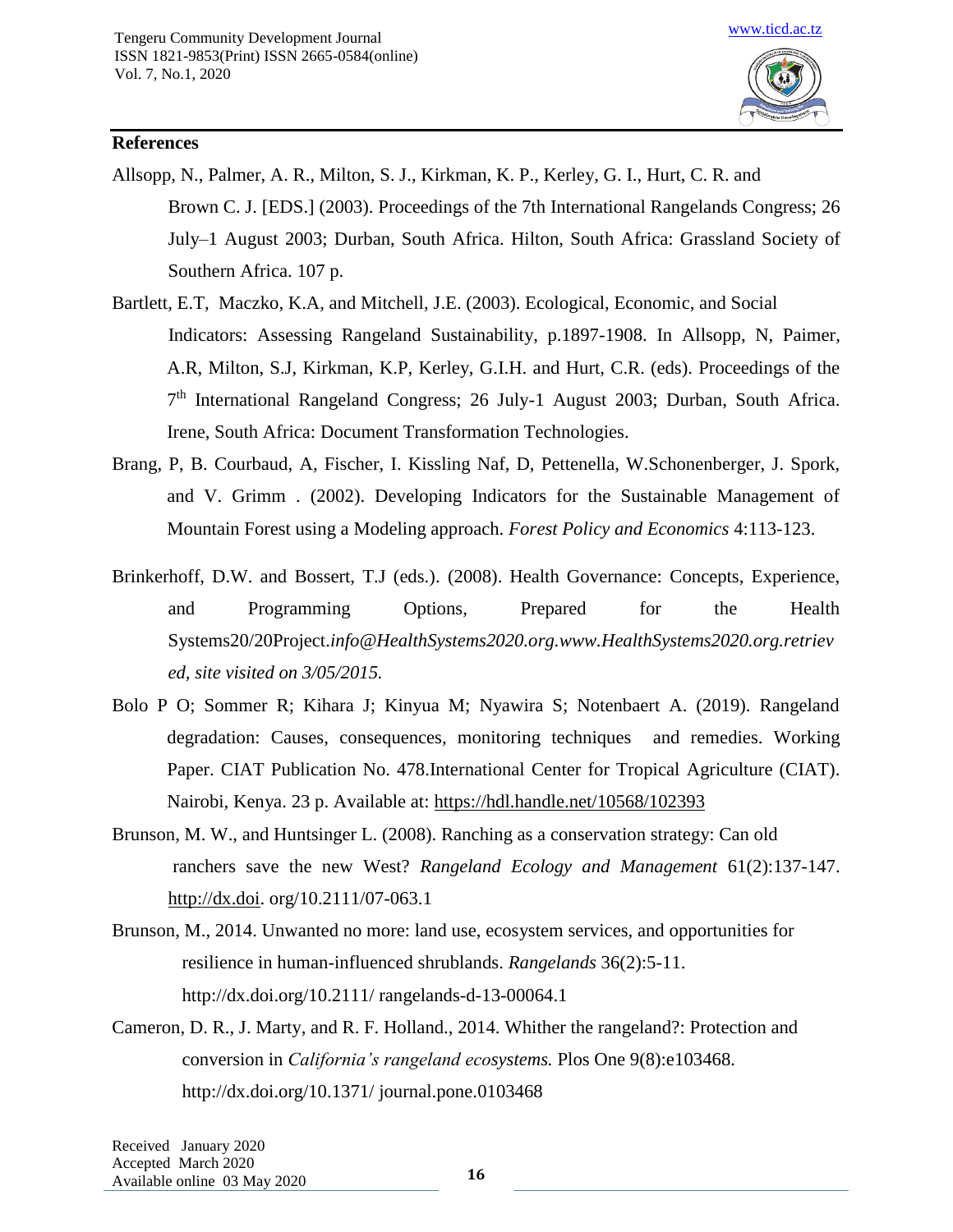- Cross, J. E., C. M. Keske, M. G. Lacy, D. L. K. Hoag, and C. T. Bastian., 2011. Adoption of conservation easements among agricultural landowners in Colorado and Wyoming: the role of economic dependence and sense of place. *Landscape and Urban Planning* 101(1):75-83. [http://dx.doi.org/10.1016/j. landurbplan.2011.01.005.](http://dx.doi.org/10.1016/j.%20landurbplan.2011.01.005)
- Dodoma Environmental Network; 2012. Strengthening the Capacity of Pastoralist Communities and Local Leaders to Sustainably Utilize and Manage Range Land Resources in Kondoa District, A Project Document.
- Donald, J. B., and Jay, P. A., 2012. Rangeland Degradation, Poverty, and Conflict: How Can Rangeland Scientists Contribute to Effective Responses and Solutions? *Rangeland Ecology and Management* 65(6): 606-612.
- Farley, K. A., K. Walsh, and A. S. Levine; 2017. Opportunities and obstacles for rangeland conservation in San Diego County, California, USA. *Ecology and Society* 22(1):38. <https://doi.org/10.5751/ES-09077-220138>
- Kikula, I.S. (1997). Policy Implications on Environment: The Case of Villagization in Tanzania. The Nordic Africa Institute, Uppsala University
- Khwarae, G.M. (2006). Community Perceptions of Rangeland Degradation and Management Systems in Loologane and Shadishadi, Kweneng, North, Botswana. A Thesis Submitted In Partial Fulfillment of the Requirement for the Degree of Master of Science in Management of Natural Resources and Sustainable Agriculture.
- Meadows, M.E. and Hoffman, T.M., 2003. Land degradation and climate change in South Africa. *Geography Journal*169 (2): 168-177.
- Mitchell. J.E. (ed)., 2010.Criteria and Indicators of Sustainable Rangeland Management. A Publication of the Sustainable Rangelands Roundtable and the Society for Range Management. Laramie. WY: University of Wyoming Extension Publication N0. SM- 56.227p.http://sustainablerangelands.org.
- Mussa M, Hashim H, and Teha M., 2016. Rangeland degradation: Extent, Impacts and Alternative Restoration Techniques in the Rangelands of Ethiopia*. Tropical and Subtropical Agro-ecosystems* 19(3):305-318
- Pickup, G., Bastin, G.N. and Chewings, V.H. (1998). Identifying trends in land degradation in nonequilibrium rangelands. *Journal Appl. Ecology* 35(3): 365-377.
- Reid, R. S., Fernández-Giménez, M. E. and Galvin, K. A. (2014). Dynamics and resilience of

Received January 2020 Accepted March 2020 Available online 03 May <sup>2020</sup> **<sup>17</sup>**